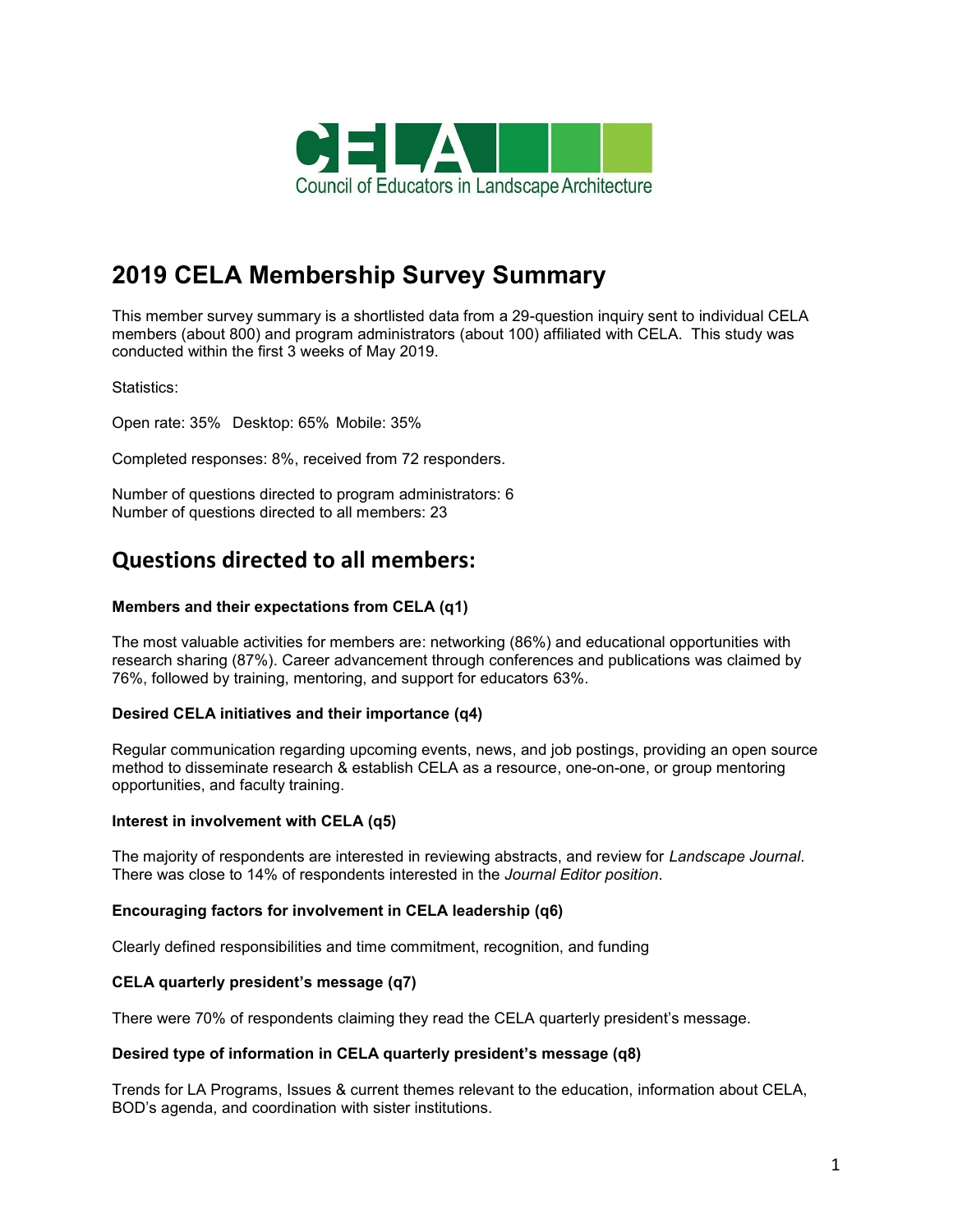#### **Attendance at CELA conferences in the past year and reasons for non-attendance (q9)**

The majority of respondents (68%) have attended the past CELA conference. The number one reason for **not** attending the past CELA conference was **lock of funding**. The other factors are timing, and value.

#### **Proposed future conference themes (q10)**

Several respondents (11%) indicated that a conference theme is not important. Others mentioned more than once emerging technologies, environment, and professionalism in education.

# **Frequency of visiting CELA website (q13)**

The CELA website is visited on weekly basis by 15% of respondents, and most frequently around the conference time. About 30% or respondents are visiting the website once per month.

#### **CELA website characteristics valued by surveyed visitors (q14)**

Being user friendly was the number 1 characteristic, followed by easy navigation, being informative

# **Proposed website futures from surveyed visitors (q15)**

Refreshed appearance of the website was repeated the most among respondents. Images available on the website were identified as outdated. Several respondents suggested a need of matching appearance with community design to allow a more contemporary look.

# **Following The CELA on social media and preferred platform (q16)**

For 15% of respondents Facebook is the preferred platform for following CELA's activities, while LinkedIn attracts less than 3% of respondents. It is worth mentioning that any type of social media matters to only 27% of surveyed CELA members.

# **Suggested other platforms to follow CELA (q17)**

Instagram was recommended more than twice over Twitter as the other platform for following CELA, while 40% would not use any type of social media, and 37% did not answer this question.

#### **Preferred types of postings on social media (q18)**

Profession related news and events are the top two desired types of postings on social media, suggested by close to 40%, but close to 50% didn't answer this question.

#### **Preference of receiving news/announcements from CELA (q19)**

E-mail is still being favored by 80% of respondents for receiving CELA news/announcements. Link to CELA website was chosen by 7%, and social media by less than 3%.

#### **Attributes of CELA liked the most (q20)**

Networking opportunities, CELA conferences, and CELA leadership, are the favorite CELA attributes.

#### **CELA's least favorite values (q21)**

"Meaningless awards." "The CELA conference reputation is related to very high acceptance rate for the conference." "The quality of many presentations at CELA is too low and diminishes the value of the conferences." "Timing in relation to Christian holidays. Low qualities of abstracts and presentations."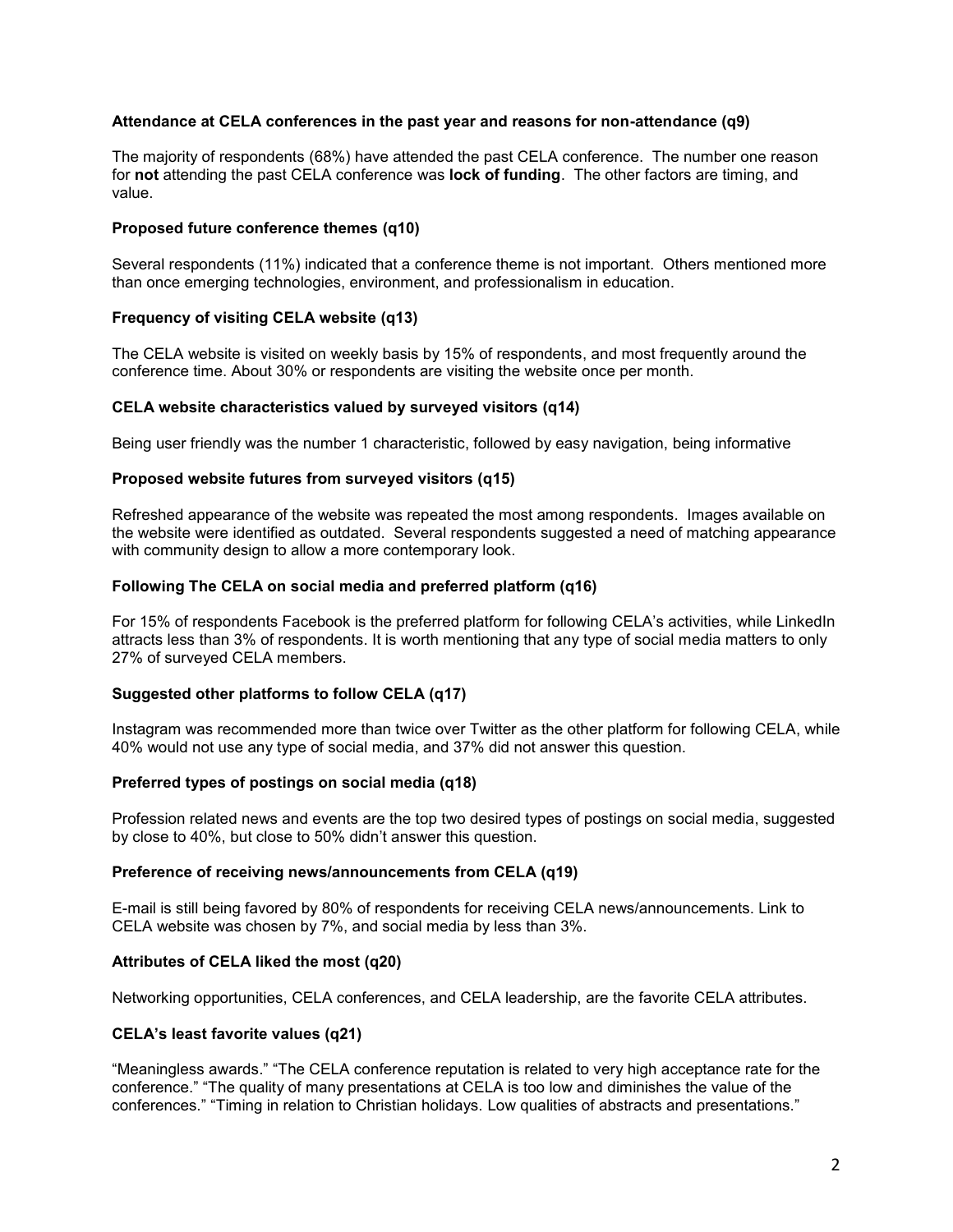# **CELA mission statement vs. CELA branding (q23)**

The majority of surveyed members (60%) concur with the CELA mission statement over branding, 18% does not agree, and others see little importance of branding matching with the mission statement.

# **Suggested CELA benefits (q24)**

Most respondents concentrate around educational opportunities and advocacy for professional education. Other suggested aids included data and statistics on what programs are doing re: faculty salary, tenure and promotion rates, graduation rates, placement rates, and enrollment numbers.

# **CELA members affiliated with other sister organizations (q25)**

As expected, ASLA attracts most (83%) CELA members, followed by EDRA (17%), IFLA (14%), and CLARB (11%).

# **Preferred timing for CELA annual meeting (q27)**

69% agreed that March is the right time for CELA annual meetings. June was chosen by 13%, and April, May, and September was suggested by 12% of surveyed CELA members.

# **The top 10 issues affecting landscape architecture education (q28)**

| Landscape Architecture STEM Designation        | 1  | 73.9% |
|------------------------------------------------|----|-------|
| <b>Student Enrollment Numbers</b>              | 2  | 59.4% |
| Landscape Architecture Curriculum              | 3  | 57.9% |
| <b>Faculty Diversity</b>                       | 4  | 52.1% |
| <b>Graduate Student Funding</b>                | 5  | 52.1% |
| <b>Faculty Teaching Loads</b>                  | 6  | 49.2% |
| <b>Student Diversity</b>                       | 7  | 46.3% |
| Decline of Full-Time Tenured Faculty           | 8  | 44.9% |
| Teaching for Knowledge Generation (MLA + Ph.D) | 9  | 42.0% |
| <b>Promotion and Tenure Standards</b>          | 10 | 42.0% |

#### **Other issues shared with The CELA Board of Directors (q29)**

65% praises CELA leadership and initiatives.

Other responses:

- I know I said that I don't follow CELA on social media but that is the preferred method to get info, which seems contradictory. I plan to follow CELA on social media going forward, starting today..
- Extremely disappointed that the ASLA through its publication LAM chose to level a broadside on the education of landscape architects through its recent blue cover: Is your degree worth it article, published during WLAM. I hope the CELA Board will in any way possible take steps to repair the damage done for student recruiting by this poor journalism
- Student recruitment has to be a top priority or we will see a drop in programs (qbecause not enough students) and not meeting hiring needs of the profession. Find a way to make attending CELA meetings more affordable.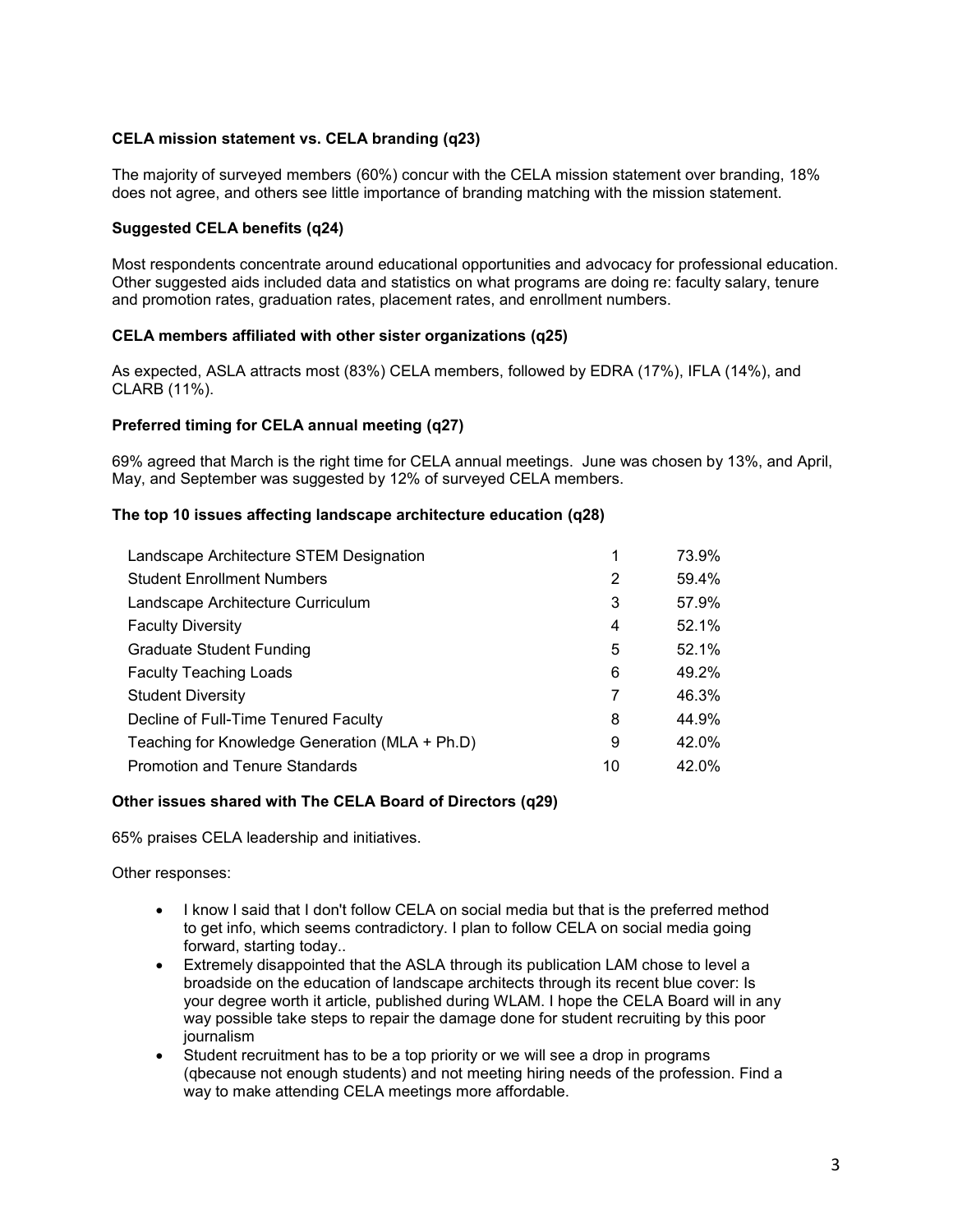- Ph.D. requirements for the faculty positions becoming a standard. Apparently, landscape architecture faculty with Ph.D. will change landscape architecture professional programs to non-professional programs. Does this trend concern the board of directors? They should look what happened to urban planning programs; graduates can't/don't plan anymore.
- Would be great if more sessions at the annual conference had CEUs associated with them.

# **Questions directed to program administrators:**

# **Institution's expectations of CELA for program administrators (q2)**

Top 4 responses in the following order:

Networking opportunities Collaborative/educational opportunities, sharing research Career advancement opportunities through conferences and publications Training, mentoring, and support for educators

# **CELA actions and their importance for Institutions by program administrators (q3)**

Top 6 responses in the following order

Regular communication regarding upcoming events, news, and job postings Offer open source methods to disseminate research & establish CELA as a resource One-on-one, or group mentoring opportunities Faculty training for research and writing Administrative training Career Support & Advancement

#### **Most interesting topics for program administrators (q11)**

The top 3 repeating topics include:

- 1. Recruitment
- 2. STEAM designation
- 3. Diversity

#### **Institutions' interest in partnering with CELA for organizing an annual meeting (q12)**

Only 1 institution is interested for sure, and 1 institution **might be** interested.

#### **Institutions sharing the fact that they are a member of CELA on their email signature or website (q22)**

11% of institutions do share the fact…. 28% of institutions do not share the fact… 60% of institutions participating in this survey did not answer this question.

#### **Institutions being members of other CELA sister organizations (q26)**

18 institutions are members of ASLA 15 institutions are members of LAAB